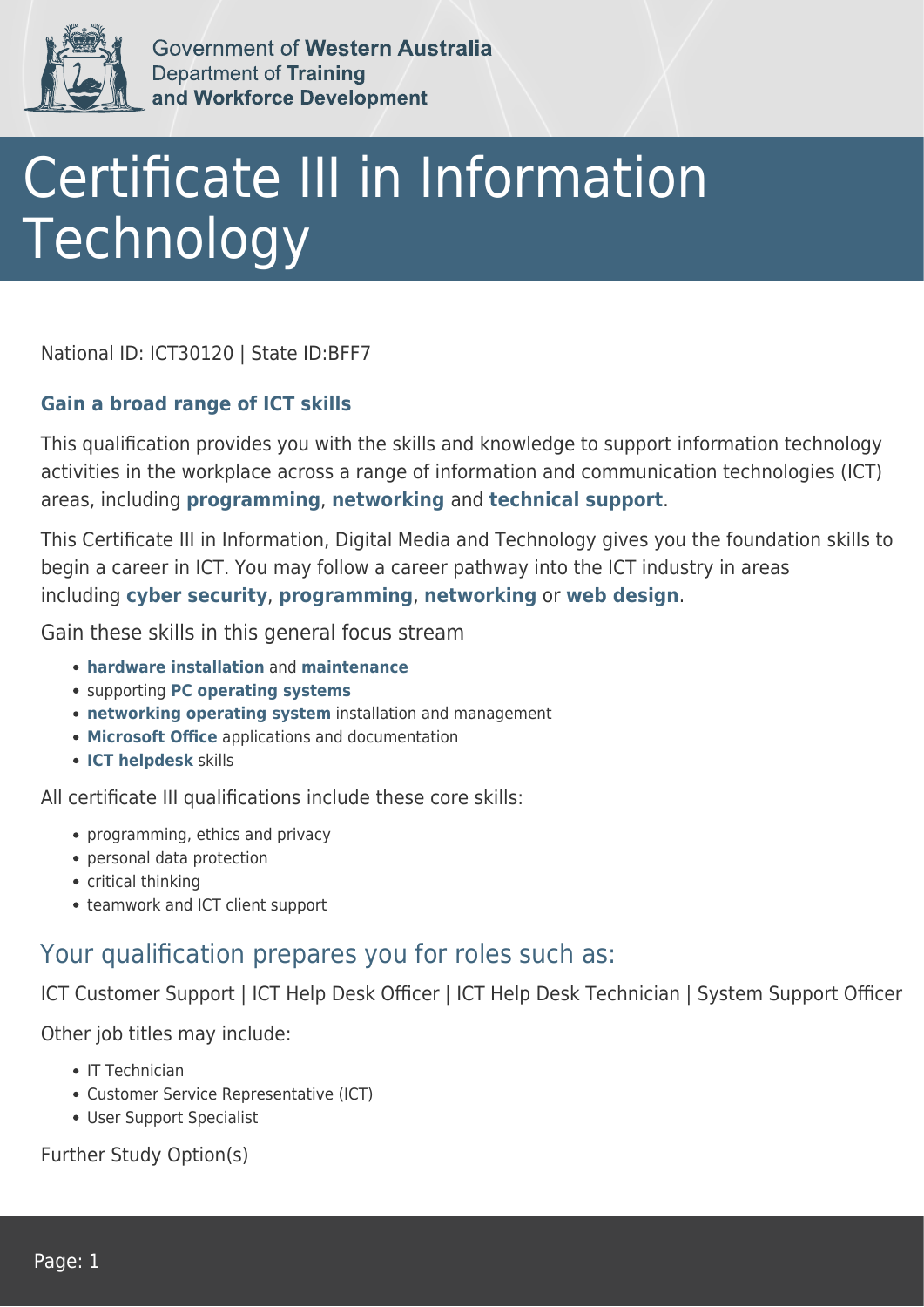

Government of Western Australia **Department of Training** and Workforce Development

Certificate IV in Information Technology [Networking] Certificate IV in Information Technology, [Programming] Certificate IV in Web-Based Technologies, Certificate IV in Cyber Security [Apply now](https://tasonline.tafe.wa.edu.au/Default.aspx)